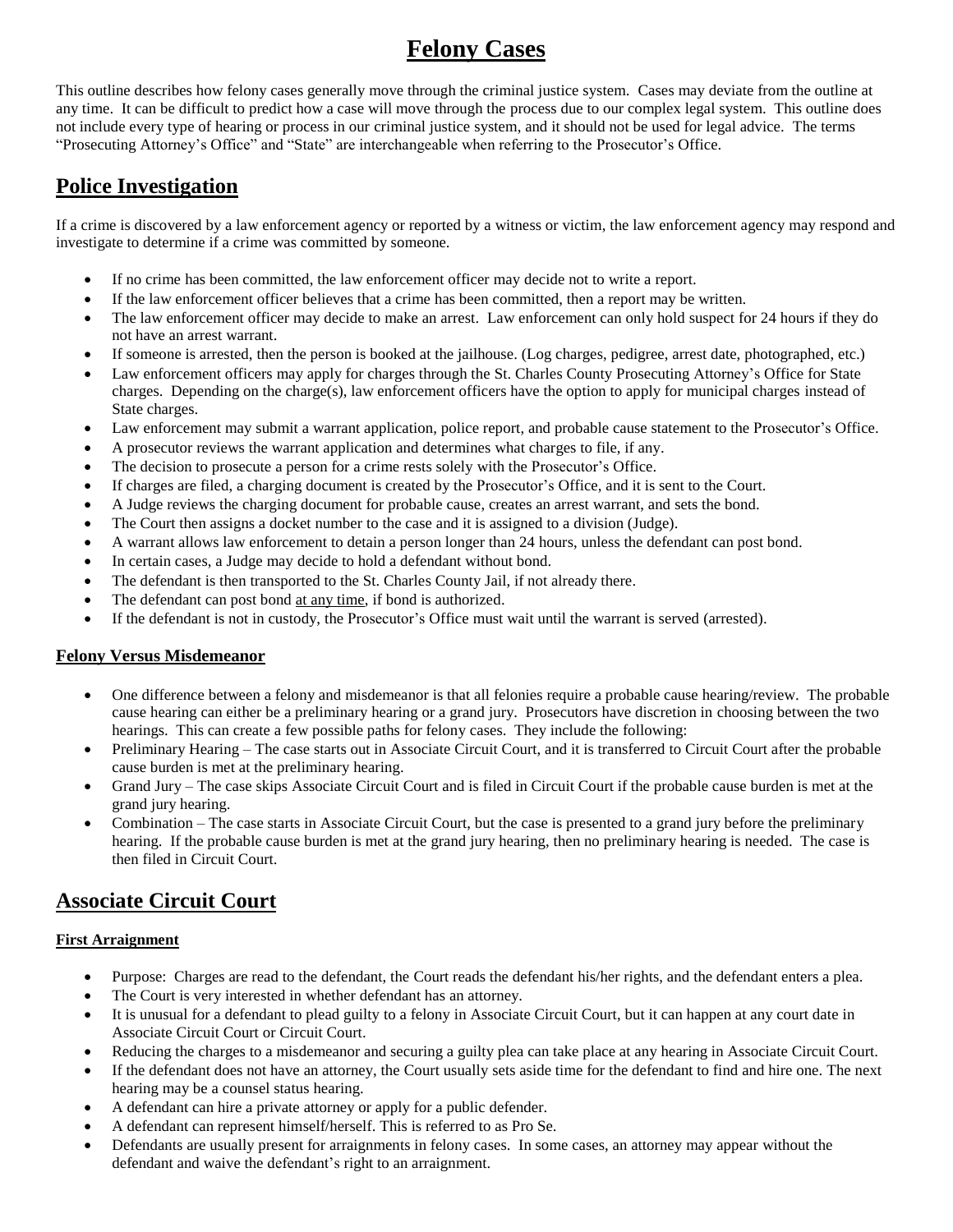- The Court will typically set the case for one of the following hearings after an arraignment: setting/disposition hearing,, case review hearing, bond reduction hearing, counsel status hearing, indigency hearing, and/or a preliminary hearing. In some cases, multiple types of the above hearings may take place at one court date or multiple dates.
- If the defendant is in custody, it is common for the Judge to arraign the defendant in the county jail or arraign the defendant in court via video system in the County Jail or State Prison.

#### **Case Review Hearing**

- Purpose: A case review hearing is a very generic term for describing a court date, and it is often used to describe a lot of different scenarios. The Court will usually set a case review hearing if it needs to review the status of the case.
- The Court will often set this court date when a defendant is arrested due to a warrant it issued. Once arrested, the Court will often set this court date a few to several days into the future to start the case moving through the system. The Court will often check if the defendant has an attorney. If the defendant does not have an attorney, the court will usually set the case for a counsel status hearing.

#### **Bond Reduction Hearing or Bond Hearing**

- Purpose: If a defendant is unable to post bond, then the defendant/defense attorney can ask the Judge to reduce the bond or change conditions of the bond.
- A defendant or defendant's attorney makes arguments for lowering the bond.
- A prosecutor will give arguments for why the bond should stay the same, whether the bond should be increased, or consent to the bond reduction.
- At a bond reduction hearing, the Judge will consider the following: the nature of the crime, whether the defendant is a flight risk, whether the defendant has ties to the community, and/or other relevant information.
- The victim may be able to give a victim impact statement concerning the bond reduction depending on the type of crime.
- The Judge makes the final decision about the defendant's bond.
- The Judge could release the defendant on his/her own recognizance. This means the defendant is not required to post any bond.
- Friends or family members could come up with the money or property to post bond.
- The defendant can hire a bondsperson to post the bond for a fee, if allowed by the Court.
- Some bonds may be cash only, in the defendant's name only, or allow a defendant to post ten percent of the bond.
- Depending on the type of crime, the Prosecutor's Office may receive less than 24 hour notice or no notice at all.
- Defendants/defense attorneys can request a bond reduction at any point in the process or multiple times.

#### **Counsel Status Hearing**

- Purpose: The Judge gives the defendant time to obtain an attorney.
- The defendant is required to appear before the Court and give the Court the status of counsel.
- If the defendant has counsel the defense attorney will enter into the case. This is referred to as an entry of appearance. Typically, the defendant is not required to appear, if counsel has been obtained.
- If the defendant does not appear and no counsel appears, the Court may issue an arrest warrant for the defendant.
- If the defendant does not have an attorney, the defendant may ask for more time to seek counsel.
- Judges have the discretion to give more time to the defendant. A case may be set several times for a counsel status hearing before an attorney is obtained by the defendant.
- If the defendant cannot afford an attorney, the defendant may apply for a public defender.
- If the defendant does not meet the selection criteria for a public defender, the defendant may ask for an indigency hearing.
- An indigency hearing is an appeal to the Judge, asking the Judge to order the Public Defender's Office to represent the defendant.
- Generally speaking, if the defendant has a job, property, or assets, the public defender system will turn down a defendant.
- A counsel status hearing may take place at any time during the legal process. For example, the defendant's attorney may withdraw from a case due to a conflict, nonpayment for services, or for other reasons.
- It should be noted that a defense attorney can withdraw at almost any point in the case.
- If the defendant fails to hire an attorney in a reasonable time, the Court could rule the defendant waived his or her right to an attorney.

## **Setting and/or Disposition**

- Purpose: Setting and/or disposition is a very generic term for describing a court date, and it is often used to describe a lot of different scenarios. The case eithers ends or it is set for a new court date. "End" can be defined as the following: defendant pleads guilty, charges are dropped, the defendant waives his or her right to a preliminary hearing, or the case is dismissed by the Court.
- The setting and/or disposition is one of the most common court dates.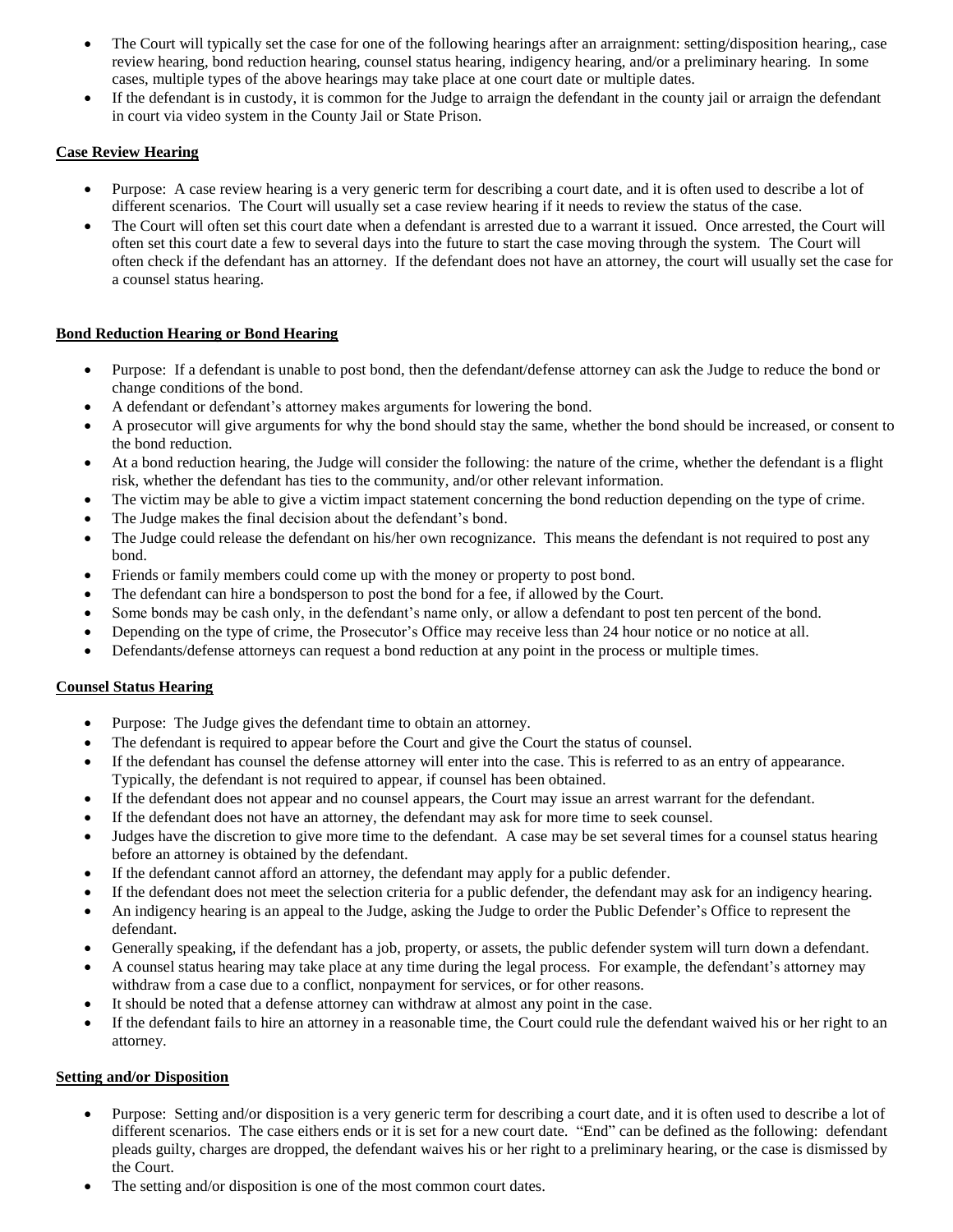The defendant may or may not be present at a setting/disposition.

#### **Preliminary Hearing**

- Purpose: The State must prove to a Judge that probable cause exists that the defendant committed a specific crime or crimes.
- Preliminary hearings exist to protect the defendant's rights. It keeps the State from taking a very weak case or a case with no evidence to trial. Trials are extremely expensive and can damage a person's reputation if found guilty or not guilty.
- The State may decide at any time before the preliminary hearing to submit the case to a grand jury. If the State chooses this option, then the preliminary hearing is not legally necessary. The case is then filed directly into Circuit Court.
- Only a defendant can request a preliminary hearing.
- The Prosecutor's Office files charges against a person if the State believes it can prove proof beyond a reasonable doubt that a specific person committed specific crime(s) to a jury/Judge. As a result, the probable cause standard is usually easy to obtain. The State typically meets the burden of proof standard in preliminary hearings. However, sometimes the standard cannot be met due to a number of reasons.
- If the State cannot meet the probable cause standard, then the Judge will dismiss the case. This is somewhat rare, but it does happen occasionally.
- Most defendants waive their right to a preliminary hearing, so it not necessary to subpoena parties to the case. It should be noted that waiving a preliminary hearing is not an admission of guilt.
- If a defendant requests a preliminary hearing, then the State must subpoena the parties to the case. It is generally not necessary to subpoena all the parties because the State only needs to prove probable cause.
- Probable cause is a much lower standard than proof beyond a reasonable doubt; therefore the testimony is often less complex than a normal trial.
- Why would a defendant want a preliminary hearing?
	- o The defendant/defense attorney does not have to give a reason for requesting a preliminary hearing. Requesting a preliminary hearing is an individual decision, typically with the advice of an attorney. Some of the reasons to request a preliminary hearing may include the following:
	- o It allows the defense to preview the case before a possible trial.
	- o The defense has the ability to ask questions to the parties involved.
	- o If the defendant is looking at serious prison time or the death penalty, then the defendant may take the option to preview the case.
- If the defendant waives the preliminary hearing or a Judge determines that probable exists that the defendant committed a specific crime(s), then the case is bound over to Circuit Court. A grand jury is not needed, if the State fulfills the preliminary hearing requirement.

## **Grand Jury**

- Purpose: The State must prove to the grand jury that probable cause exists that the accused committed a specific crime or crimes.
- Grand juries exist to protect the suspect's rights. It keeps the State from taking a very weak case or a case with no evidence to trial. Trials are extremely expensive and can damage a person's reputation if found guilty or not guilty.
- The grand jury is not needed if the State is successful at the preliminary hearing.
- The grand jury is a closed proceeding that meets in secret by State statute. Members of the public are not allowed to attend the hearing.
- The suspect, defense attorney, or Judge is not present at the grand jury.
- Prosecutors present the case to 14-16 grand jurors. Prosecutors must subpoena some of the parties to appear before the grand jury.
- Grand jurors are allowed to question witnesses.
- If the grand jury believes that probable cause exists that the suspect committed a specific crime, then a true bill of indictment is issued by the grand jury. The indictment is then filed directly into the Circuit Court. The Court then creates an arrest warrant and sets bond as discussed above.
- The indictment is sealed until the warrant is served. This means the case is not public until the person is arrested.

# **Circuit Court**

## **Arraignment in Circuit Court**

- Purpose: Charges are read to the defendant, the Court reads the defendant his/her rights, and the defendant enters a plea.
- The defendant usually enters a not guilty plea at the arraignment in Circuit Court. However, the defendant can plead guilty at the arraignment.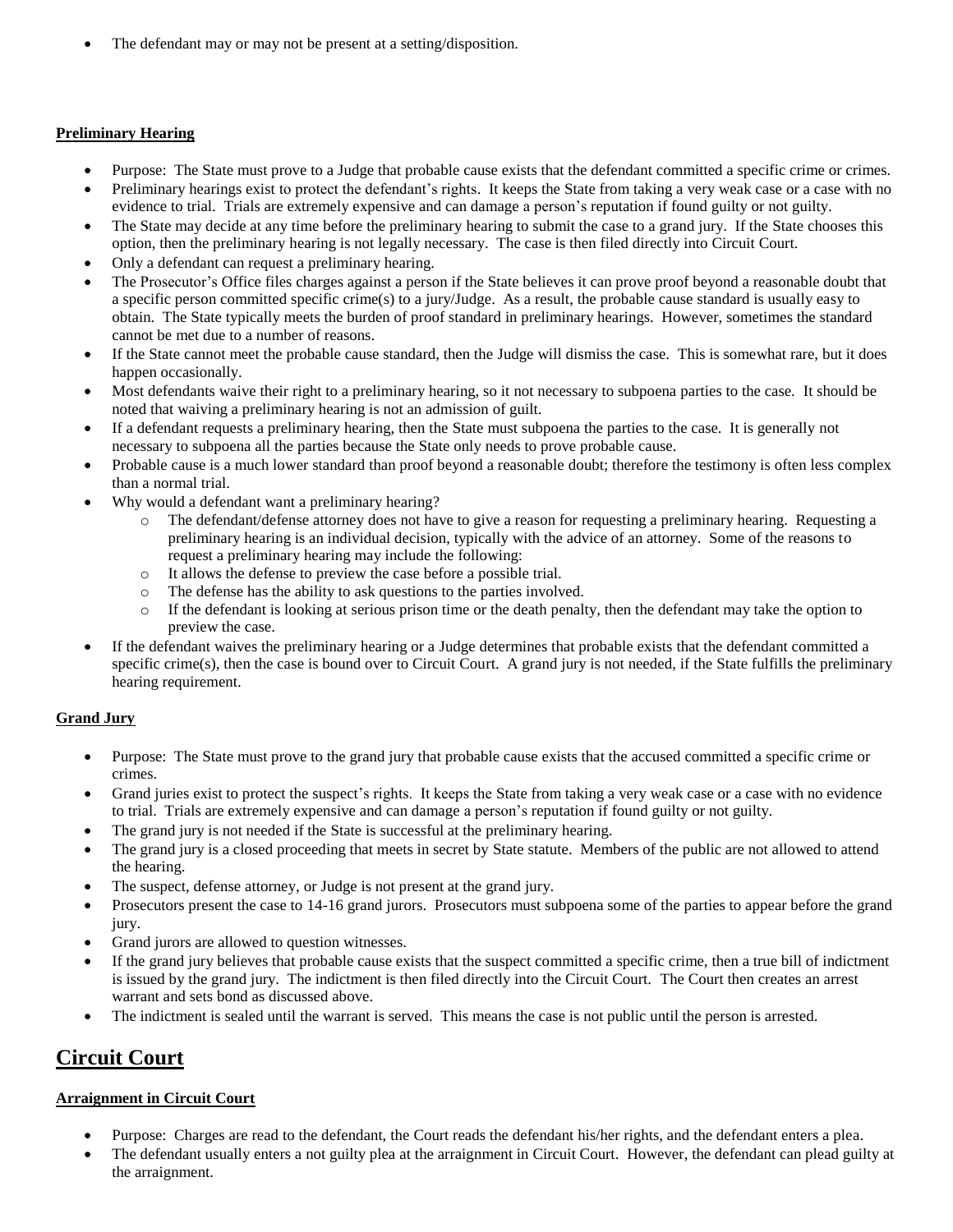- If the defendant does not have an attorney, the Court usually sets aside time for the defendant to find and hire one. The next hearing may be a counsel status hearing, if the defendant does not have an attorney.
- A defendant can hire a private attorney or apply for a public defender.
- A defendant can represent himself/herself. This is referred to as Pro Se.
- Defendants are usually present for arraignments in felony cases. In some cases, an attorney may appear and waive the defendant's right to an arraignment.
- If the defendant is in custody, it is common for the Judge to arraign the defendant in the County Jail or arraign the defendant in court via video system in the County Jail or State Prison.
- The Court will typically set the case for one of the following hearings after an arraignment: setting/disposition hearing, case review hearing, bond reduction hearing, counsel status hearing, indigency hearing, motions hearing, jury trial, bench trial, or plea hearing.

#### **Plea Hearing**

- Purpose: A hearing in which the defendant pleads guilty to a specific crime or crimes.
- Typically, only a defendant can request a plea hearing, and it is an indication that defendant will plead guilty.
- A case may be set for a plea hearing a few times before the defendant decides to plead guilty
- However, defendants can change his decision to plead guilty anytime.
- The Judge can only accept a guilty plea if the Judge believes proof beyond a reasonable doubt that the defendant committed a crime(s).
- In most cases, the defendant is pleading guilty to an agreed upon sentence.
- The defendant will either be sentenced on the date of the plea hearing or a sentencing hearing, which may take place on a later date.
- The defendant can plead guilty with an open sentence or against the recommendation. This means the defendant is going to let the Judge decide on the sentence.
- A Judge can order a Sentencing Assessment Report (SAR). The SAR is a needs/risks analysis of the defendant that is usually conducted by the Probation and Parole, which is a division of the Department of Corrections. This report can take several weeks to prepare, and it aides the Judge in deciding the appropriate sentence.

#### **Motions**

- Purpose: The Judge sets aside time for both sides to file and argue legal issues before the Court.
- The Court will often set a motions hearing date, if the case is set for trial.
- Both the prosecutor and defense may file motions to resolve various legal issues before the trial.
- Generally, motions are filed to suppress evidence, statements, witnesses, and/or identifications.
- The defendant may or may not be present at the motions hearing.
- It is possible that a defendant could plead guilty at a motions hearing.

#### **Jury Trial**

- Purpose: A hearing before a jury and the jury determines if the defendant is guilty or not guilty. Both prosecutors and defense have the opportunity to present arguments, evidence, and witness(s).
- The State must prove there is proof beyond a reasonable doubt that the defendant committed a specific crime or crimes. As a result, the State must present evidence. The defense is not required to present a case or make arguments at a jury trial. However,
- If a Judge sets the case for a jury trial, it does not mean that a jury trial will take place. Cases are often set for a jury trial a few times before the jury trial actually takes place. If there are multiple jury trials scheduled for a certain date, older cases often get the priority setting. Other factors can also determine which case will get a priority setting.
- The defendant has the right to ask for a jury trial despite the evidence in the case. However, very few cases end in a jury trial.
- The defendant could plead guilty on the jury trial date or even during the trial.
- Generally, the defendant will ask for a plea hearing before or on the jury trial date, if the defendant decides to enter a guilty plea.
- A jury trial can last anywhere from one day to several months. Most jury trials last a few days to a week.
- The basic stages of a jury trial include the following:
	- o Jury Selection/Voir Dire The prosecutor and defense are allowed to ask potential jurors a range of questions relating to the law and the case. In the end, 12 jurors are selected to hear the case.
	- o Opening Statements The prosecutor and defense have the opportunity to give statements about what the parties intend to present during the trial.
	- o Presentation of Evidence Both sides have the opportunity to present legally relevant evidence and testimony.
	- o Closing Arguments Both sides have the opportunity to summarize and give arguments about evidence that was presented in trial